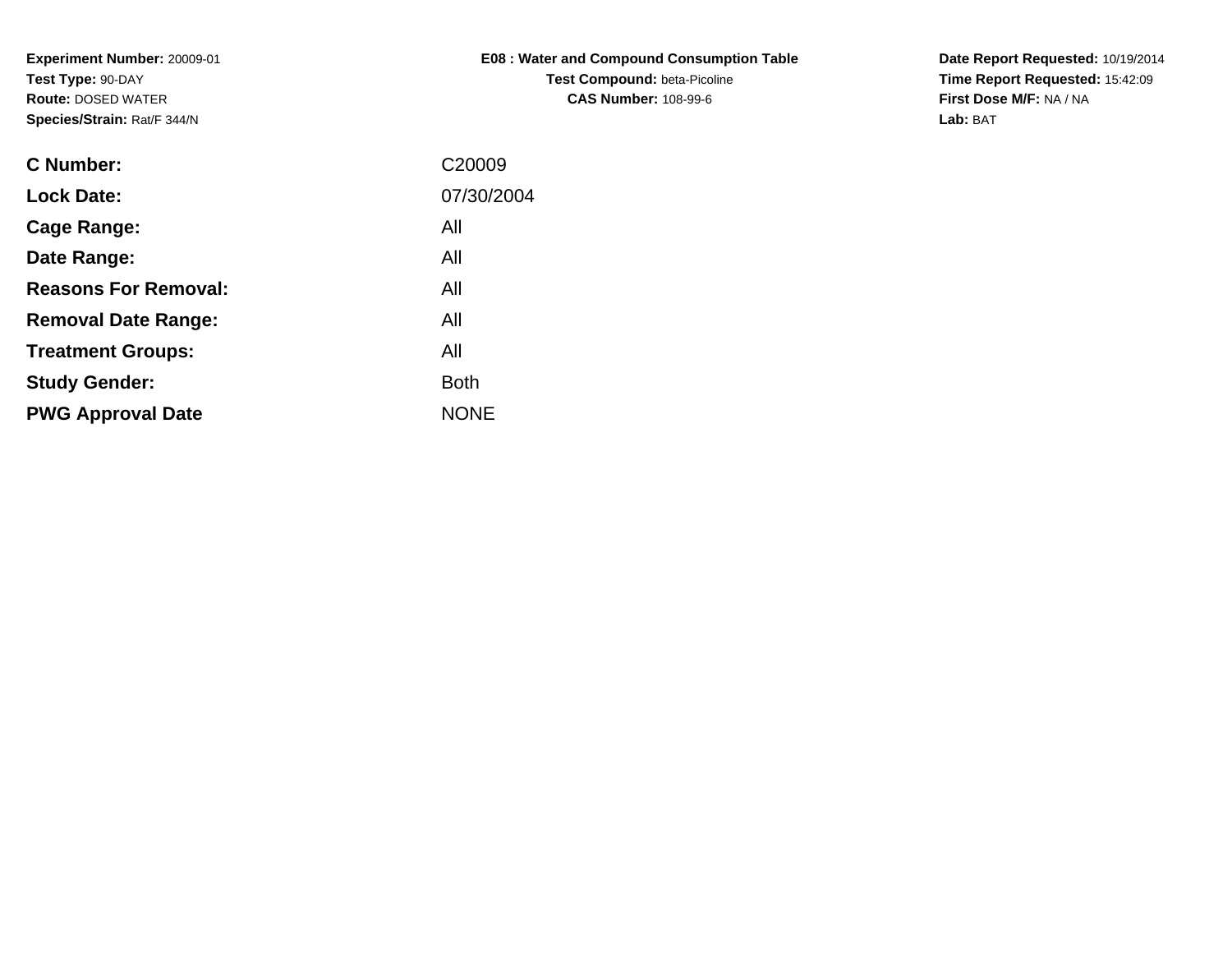**Date Report Requested:** 10/19/2014 **Time Report Requested:** 15:42:09**First Dose M/F:** NA / NA**Lab:** BAT

### **MALE**

| week |                              | 0                    | <b>MG/L</b>          |                          |                              |               | 78                   | <b>MG/L</b>              |                      |                     | <b>MG/L</b><br>156           |                      |                      |                          |               |                     |
|------|------------------------------|----------------------|----------------------|--------------------------|------------------------------|---------------|----------------------|--------------------------|----------------------|---------------------|------------------------------|----------------------|----------------------|--------------------------|---------------|---------------------|
|      | <b>DAILY</b><br><b>WATER</b> | <b>WATER</b><br>hour | <b>BODY</b><br>WT(g) | <b>NUM</b><br><b>WTS</b> | <b>DAILY</b><br><b>WATER</b> | WATER<br>hour | <b>BODY</b><br>WT(g) | <b>NUM</b><br><b>WTS</b> | DOSE/<br><b>CTRL</b> | DOSE/<br><b>DAY</b> | <b>DAILY</b><br><b>WATER</b> | <b>WATER</b><br>hour | <b>BODY</b><br>WT(g) | <b>NUM</b><br><b>WTS</b> | DOSE/<br>CTRL | DOSE/<br><b>DAY</b> |
|      | 14.3                         | 700                  | 101.1                | 10                       | 13.8                         | 704           | 100.5                | 10                       | 0.97                 | 10.7                | 12.9                         | 351                  | 101.2                | 10                       | 0.90          | 19.9                |
| 2    | 15.4                         | 1722                 | 127.4                | 10                       | 13.5                         | 1718          | 132.0                | 10                       | 0.88                 | 8.0                 | 15.9                         | 1721                 | 135.9                | 10                       | 1.03          | 18.3                |
| 3    | 16.8                         | 1664                 | 169.4                | 10                       | 15.9                         | 1666          | 168.3                | 10                       | 0.95                 | 7.4                 | 17.2                         | 1665                 | 165.0                | 10                       | 1.02          | 16.3                |
|      | 18.9                         | 1666                 | 201.5                | 10                       | 18.7                         | 1667          | 196.8                | 10                       | 0.99                 | 7.4                 | 17.2                         | 1668                 | 206.4                | 10                       | 0.91          | 13.0                |
| 5    | 18.5                         | 1670                 | 228.0                | 10                       | 17.6                         | 1670          | 224.5                | 10                       | 0.95                 | 6.1                 | 16.8                         | 1528                 | 228.0                | 10                       | 0.91          | 11.5                |
| 6    | 17.1                         | 1710                 | 255.2                | 10                       | 14.2                         | 1711          | 251.0                | 10                       | 0.83                 | 4.4                 | 16.0                         | 1710                 | 251.9                | 10                       | 0.94          | 9.9                 |
|      | 15.8                         | 1650                 | 271.1                | 10                       | 15.5                         | 1648          | 265.9                | 10                       | 0.98                 | 4.5                 | 15.4                         | 1650                 | 268.5                | 10                       | 0.97          | 8.9                 |
| 8    | 17.3                         | 1674                 | 287.2                | 10                       | 16.0                         | 1673          | 280.2                | 10                       | 0.92                 | 4.5                 | 16.3                         | 1674                 | 282.3                | 10                       | 0.94          | 9.0                 |
| 9    | 16.8                         | 1678                 | 301.2                | 10                       | 15.6                         | 1679          | 291.7                | 10                       | 0.93                 | 4.2                 | 15.5                         | 1678                 | 293.4                | 10                       | 0.92          | 8.2                 |
| 10   | 16.1                         | 1678                 | 315.5                | 10                       | 15.6                         | 1678          | 306.9                | 10                       | 0.97                 | 4.0                 | 16.1                         | 1677                 | 308.2                | 10                       | 1.00          | 8.1                 |
| 11   | 15.0                         | 1703                 | 323.4                | 10                       | 15.2                         | 1701          | 318.6                | 10                       | 1.01                 | 3.7                 | 14.7                         | 1702                 | 318.5                | 10                       | 0.98          | 7.2                 |
| 12   | 17.1                         | 1662                 | 334.1                | 10                       | 14.2                         | 1664          | 327.6                | 10                       | 0.83                 | 3.4                 | 15.8                         | 1663                 | 328.5                | 10                       | 0.92          | 7.5                 |
| 13   | 16.1                         | 1676                 | 342.4                | 10                       | 15.0                         | 1676          | 337.3                | 10                       | 0.93                 | 3.5                 | 15.6                         | 1674                 | 338.1                | 10                       | 0.97          | 7.2                 |
| 14   | 15.0                         | 1188                 |                      |                          | 14.8                         | 1188          |                      |                          | 0.99                 |                     | 15.2                         | 1190                 |                      |                          | 1.01          |                     |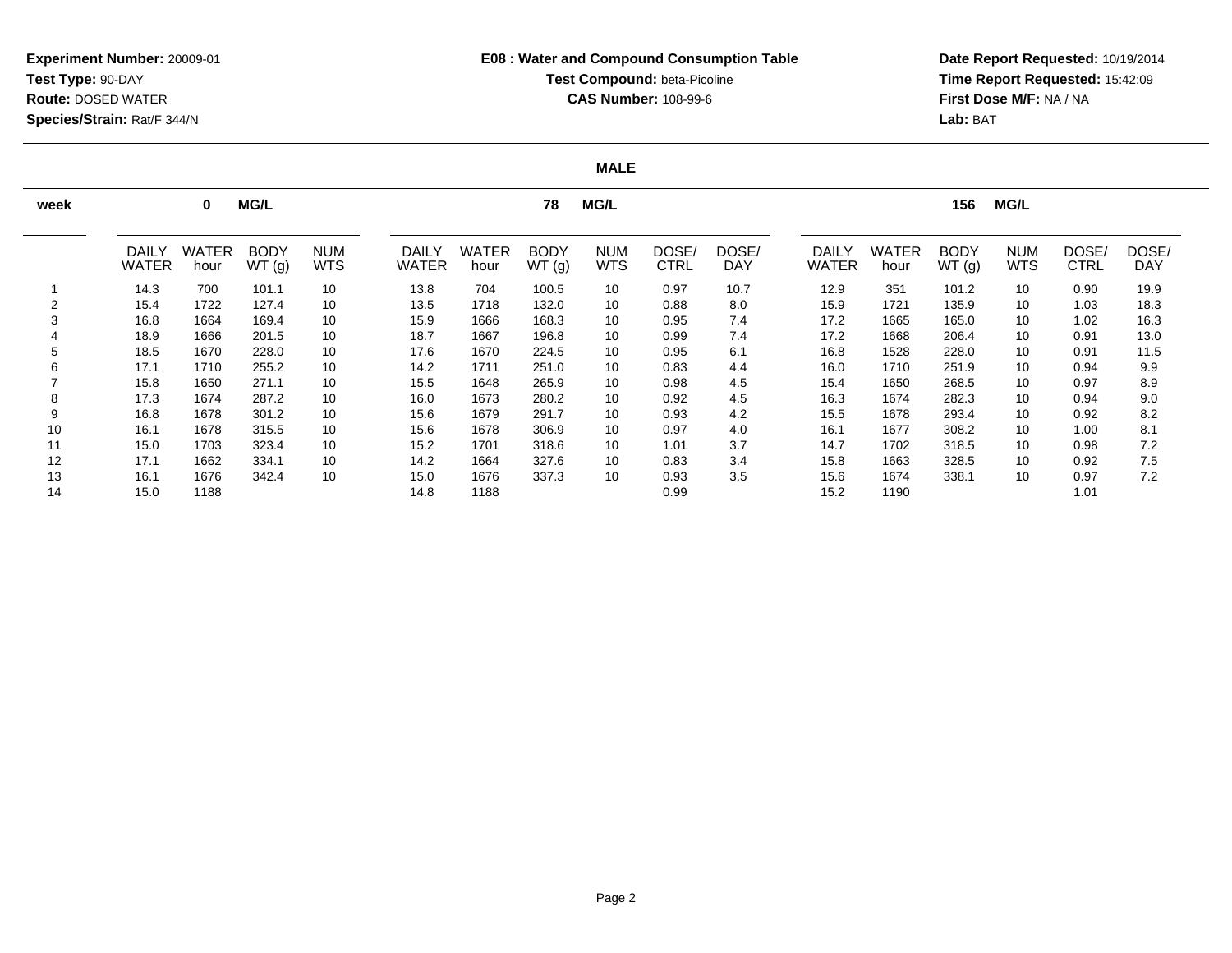# **E08 : Water and Compound Consumption TableTest Compound: beta-Picoline CAS Number:** 108-99-6

**Date Report Requested:** 10/19/2014 **Time Report Requested:** 15:42:09**First Dose M/F:** NA / NA**Lab:** BAT

### **MALE**

| week |                              |                      | 312                  | <b>MG/L</b>              |               |                     |                              |                      | 625                  | <b>MG/L</b>              |                      |              |
|------|------------------------------|----------------------|----------------------|--------------------------|---------------|---------------------|------------------------------|----------------------|----------------------|--------------------------|----------------------|--------------|
|      | <b>DAILY</b><br><b>WATER</b> | <b>WATER</b><br>hour | <b>BODY</b><br>WT(g) | <b>NUM</b><br><b>WTS</b> | DOSE/<br>CTRL | DOSE/<br><b>DAY</b> | <b>DAILY</b><br><b>WATER</b> | <b>WATER</b><br>hour | <b>BODY</b><br>WT(g) | <b>NUM</b><br><b>WTS</b> | DOSE/<br><b>CTRL</b> | DOSE/<br>DAY |
|      |                              |                      |                      |                          |               |                     |                              |                      |                      |                          |                      |              |
|      | 14.1                         | 702                  | 102.6                | 10                       | 0.99          | 42.9                | 10.2                         | 702                  | 100.3                | 10                       | 0.71                 | 63.6         |
| 2    | 12.9                         | 1715                 | 138.5                | 10                       | 0.84          | 29.1                | 11.6                         | 1345                 | 127.8                | 10                       | 0.75                 | 56.7         |
| 3    | 16.2                         | 1666                 | 170.7                | 10                       | 0.96          | 29.6                | 13.6                         | 1666                 | 162.7                | 10                       | 0.81                 | 52.2         |
| 4    | 17.0                         | 1669                 | 205.1                | 10                       | 0.90          | 25.9                | 13.8                         | 1668                 | 192.4                | 10                       | 0.73                 | 44.8         |
| 5    | 18.7                         | 1672                 | 228.3                | 10                       | 1.01          | 25.6                | 15.2                         | 1670                 | 219.6                | 10                       | 0.82                 | 43.3         |
| 6    | 17.3                         | 1710                 | 255.1                | 10                       | 1.01          | 21.2                | 13.6                         | 1708                 | 238.8                | 10                       | 0.80                 | 35.6         |
|      | 16.9                         | 1650                 | 273.8                | 10                       | 1.07          | 19.3                | 14.4                         | 1652                 | 254.5                | 10                       | 0.91                 | 35.4         |
| 8    | 16.1                         | 1674                 | 287.1                | 10                       | 0.93          | 17.5                | 14.2                         | 1673                 | 267.5                | 10                       | 0.82                 | 33.2         |
| 9    | 16.0                         | 1678                 | 299.9                | 10                       | 0.95          | 16.6                | 14.3                         | 1678                 | 281.6                | 10                       | 0.85                 | 31.7         |
| 10   | 15.6                         | 1678                 | 312.8                | 10                       | 0.97          | 15.6                | 12.1                         | 1678                 | 293.9                | 10                       | 0.75                 | 25.7         |
| 11   | 15.4                         | 1700                 | 323.1                | 10                       | 1.03          | 14.9                | 13.5                         | 1700                 | 305.7                | 10                       | 0.90                 | 27.6         |
| 12   | 14.9                         | 1666                 | 332.8                | 10                       | 0.87          | 14.0                | 13.1                         | 1664                 | 315.2                | 10                       | 0.77                 | 26.0         |
| 13   | 14.9                         | 1675                 | 342.0                | 10                       | 0.93          | 13.6                | 11.6                         | 1674                 | 319.3                | 10                       | 0.72                 | 22.7         |
| 14   | 15.8                         | 1190                 |                      |                          | 1.05          |                     | 12.2                         | 1190                 |                      |                          | 0.81                 |              |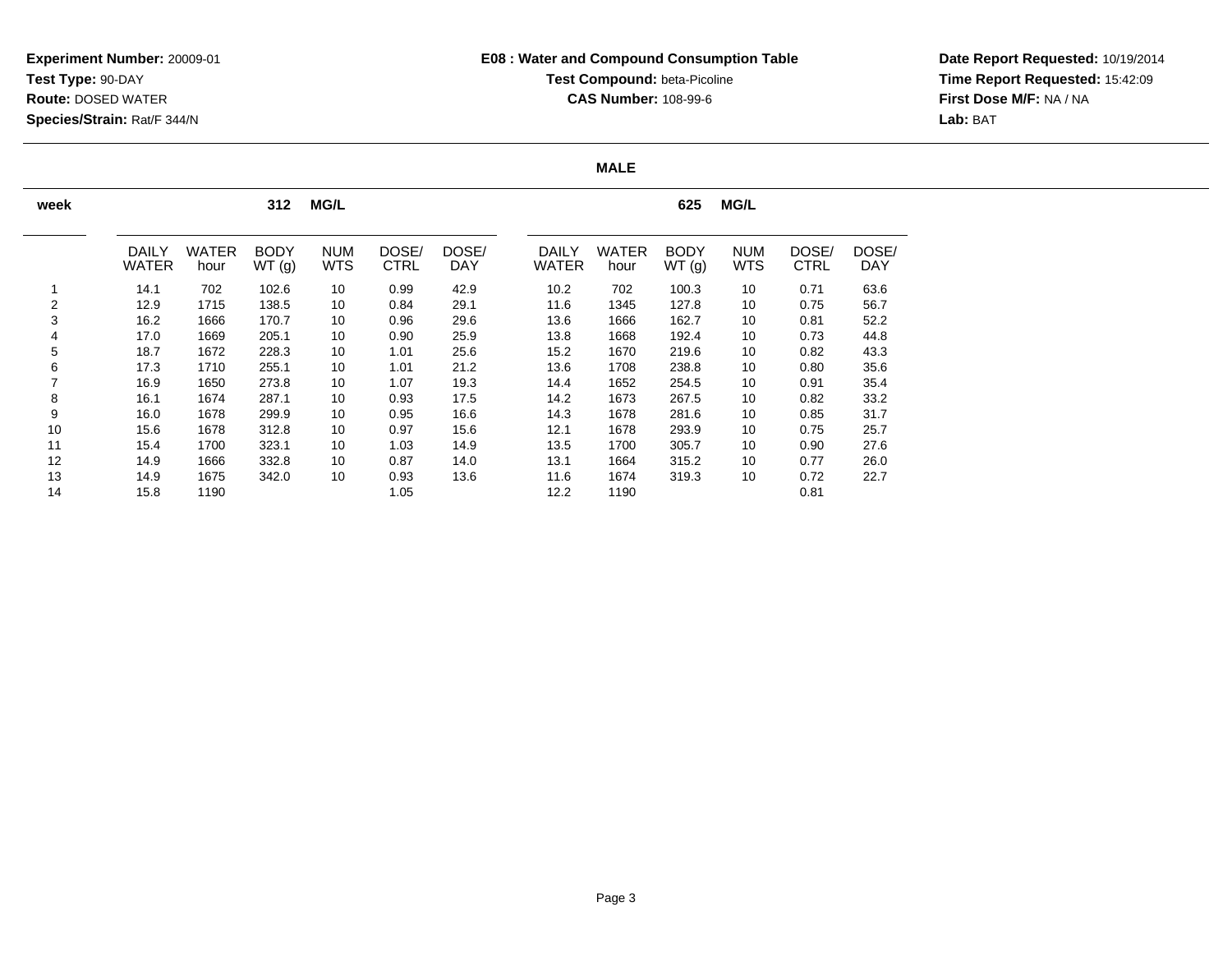**Date Report Requested:** 10/19/2014 **Time Report Requested:** 15:42:09**First Dose M/F:** NA / NA**Lab:** BAT

#### **MALE**

| week |                |               | 1250                 | <b>MG/L</b>       |               |              |
|------|----------------|---------------|----------------------|-------------------|---------------|--------------|
|      | DAILY<br>WATER | WATER<br>hour | <b>BODY</b><br>WT(g) | <b>NUM</b><br>WTS | DOSE/<br>CTRL | DOSE/<br>DAY |
| 1    | 6.7            | 702           | 101.9                | 10                | 0.47          | 82.2         |
| 2    | 8.9            | 1717          | 107.2                | 10                | 0.58          | 103.8        |
| 3    | 7.9            | 1666          | 142.2                | 10                | 0.47          | 69.4         |
| 4    | 12.2           | 1668          | 167.0                | 10                | 0.65          | 91.3         |
| 5    | 11.1           | 1670          | 181.9                | 10                | 0.60          | 76.3         |
| 6    | 11.6           | 1708          | 207.9                | 10                | 0.68          | 69.7         |
| 7    | 12.5           | 1652          | 223.2                | 10                | 0.79          | 70.0         |
| 8    | 12.3           | 1674          | 239.5                | 10                | 0.71          | 64.2         |
| 9    | 12.4           | 1678          | 250.0                | 10                | 0.74          | 62.0         |
| 10   | 11.8           | 1678          | 262.2                | 10                | 0.73          | 56.3         |
| 11   | 12.3           | 1337          | 273.6                | 10                | 0.82          | 56.2         |
| 12   | 11.7           | 1666          | 280.1                | 10                | 0.68          | 52.2         |
| 13   | 12.0           | 1676          | 288.9                | 10                | 0.75          | 51.9         |
| 14   | 12.7           | 1190          |                      |                   | 0.85          |              |

# \*\*\*END OF MALE DATA\*\*\*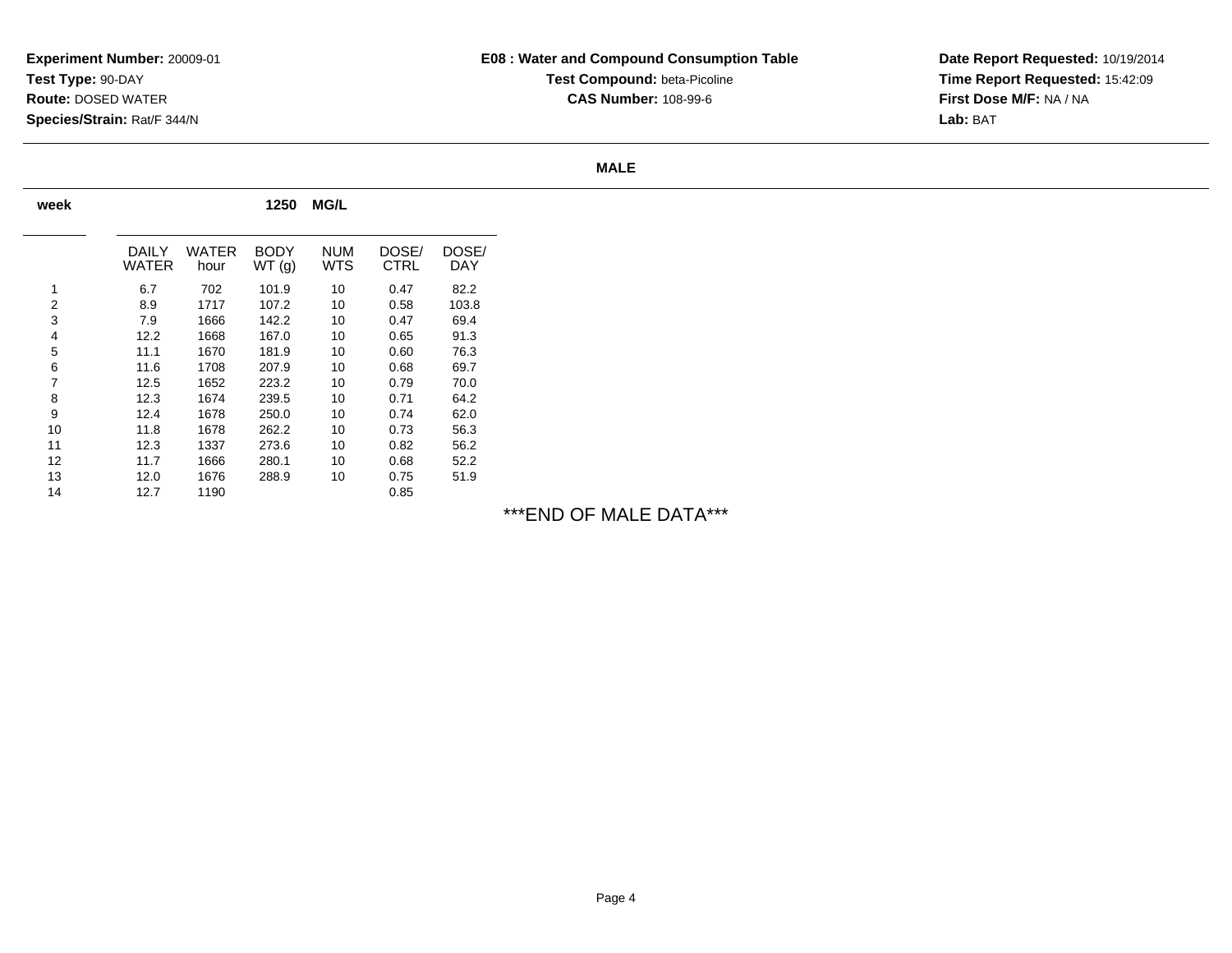**Date Report Requested:** 10/19/2014 **Time Report Requested:** 15:42:09**First Dose M/F:** NA / NA**Lab:** BAT

#### **FEMALE**

| week |                              | $\bf{0}$             | <b>MG/L</b>          |                          |                              | <b>MG/L</b><br>78    |                      |                          |                      |                     |                              | <b>MG/L</b><br>156 |                      |                          |                      |                     |  |
|------|------------------------------|----------------------|----------------------|--------------------------|------------------------------|----------------------|----------------------|--------------------------|----------------------|---------------------|------------------------------|--------------------|----------------------|--------------------------|----------------------|---------------------|--|
|      | <b>DAILY</b><br><b>WATER</b> | <b>WATER</b><br>hour | <b>BODY</b><br>WT(g) | <b>NUM</b><br><b>WTS</b> | <b>DAILY</b><br><b>WATER</b> | <b>WATER</b><br>hour | <b>BODY</b><br>WT(g) | <b>NUM</b><br><b>WTS</b> | DOSE/<br><b>CTRL</b> | DOSE/<br><b>DAY</b> | <b>DAILY</b><br><b>WATER</b> | WATER<br>hour      | <b>BODY</b><br>WT(g) | <b>NUM</b><br><b>WTS</b> | DOSE/<br><b>CTRL</b> | DOSE/<br><b>DAY</b> |  |
|      | 11.8                         | 732                  | 94.8                 | 10                       | 12.5                         | 732                  | 97.1                 | 10                       | 1.06                 | 10.0                | 12.3                         | 732                | 96.5                 | 10                       | 1.04                 | 19.9                |  |
|      | 13.2                         | 1658                 | 112.5                | 10                       | 12.0                         | 1660                 | 114.7                | 10                       | 0.91                 | 8.2                 | 12.6                         | 1658               | 113.5                | 10                       | 0.95                 | 17.3                |  |
|      | 13.3                         | 1678                 | 131.1                | 10                       | 13.1                         | 1678                 | 131.7                | 10                       | 0.98                 | 7.8                 | 13.1                         | 1680               | 131.2                | 10                       | 0.98                 | 15.6                |  |
|      | 13.0                         | 1720                 | 142.5                | 10                       | 12.5                         | 1719                 | 145.1                | 10                       | 0.96                 | 6.7                 | 12.5                         | 1718               | 142.8                | 10                       | 0.96                 | 13.7                |  |
|      | 13.4                         | 1635                 | 156.0                | 10                       | 12.9                         | 1634                 | 155.1                | 10                       | 0.96                 | 6.5                 | 12.0                         | 1634               | 154.2                | 10                       | 0.90                 | 12.1                |  |
|      | 12.7                         | 1698                 | 166.1                | 10                       | 12.7                         | 1698                 | 165.8                | 10                       | 1.00                 | 6.0                 | 12.7                         | 1698               | 164.0                | 10                       | 1.00                 | 12.1                |  |
|      | 13.0                         | 1685                 | 173.2                | 10                       | 12.0                         | 1686                 | 173.4                | 10                       | 0.92                 | 5.4                 | 11.9                         | 1686               | 172.0                | 10                       | 0.92                 | 10.8                |  |
|      | 12.5                         | 1655                 | 180.2                | 10                       | 11.0                         | 1656                 | 178.3                | 10                       | 0.88                 | 4.8                 | 13.0                         | 1656               | 177.7                | 10                       | 1.04                 | 11.4                |  |
| 9    | 12.0                         | 1681                 | 185.7                | 10                       | 11.6                         | 1680                 | 185.0                | 10                       | 0.97                 | 4.9                 | 12.7                         | 1681               | 181.7                | 10                       | 1.06                 | 10.9                |  |
| 10   | 11.4                         | 1676                 | 188.3                | 10                       | 10.9                         | 1676                 | 187.5                | 10                       | 0.96                 | 4.5                 | 11.3                         | 1674               | 186.0                | 10                       | 0.99                 | 9.5                 |  |
| 11   | 11.0                         | 1708                 | 190.1                | 10                       | 10.0                         | 1706                 | 192.3                | 10                       | 0.91                 | 4.1                 | 11.7                         | 1707               | 190.2                | 10                       | 1.06                 | 9.6                 |  |
| 12   | 11.4                         | 1664                 | 194.4                | 10                       | 11.5                         | 1664                 | 195.3                | 10                       | 1.01                 | 4.6                 | 12.3                         | 1665               | 192.8                | 10                       | 1.08                 | 10.0                |  |
| 13   | 10.7                         | 1709                 | 200.1                | 10                       | 9.4                          | 1220                 | 202.7                | 10                       | 0.88                 | 3.6                 | 10.5                         | 1708               | 199.5                | 10                       | 0.98                 | 8.2                 |  |
| 14   | 11.7                         | 1154                 |                      |                          | 11.8                         | 1154                 |                      |                          | 1.01                 |                     | 11.5                         | 1154               |                      |                          | 0.98                 |                     |  |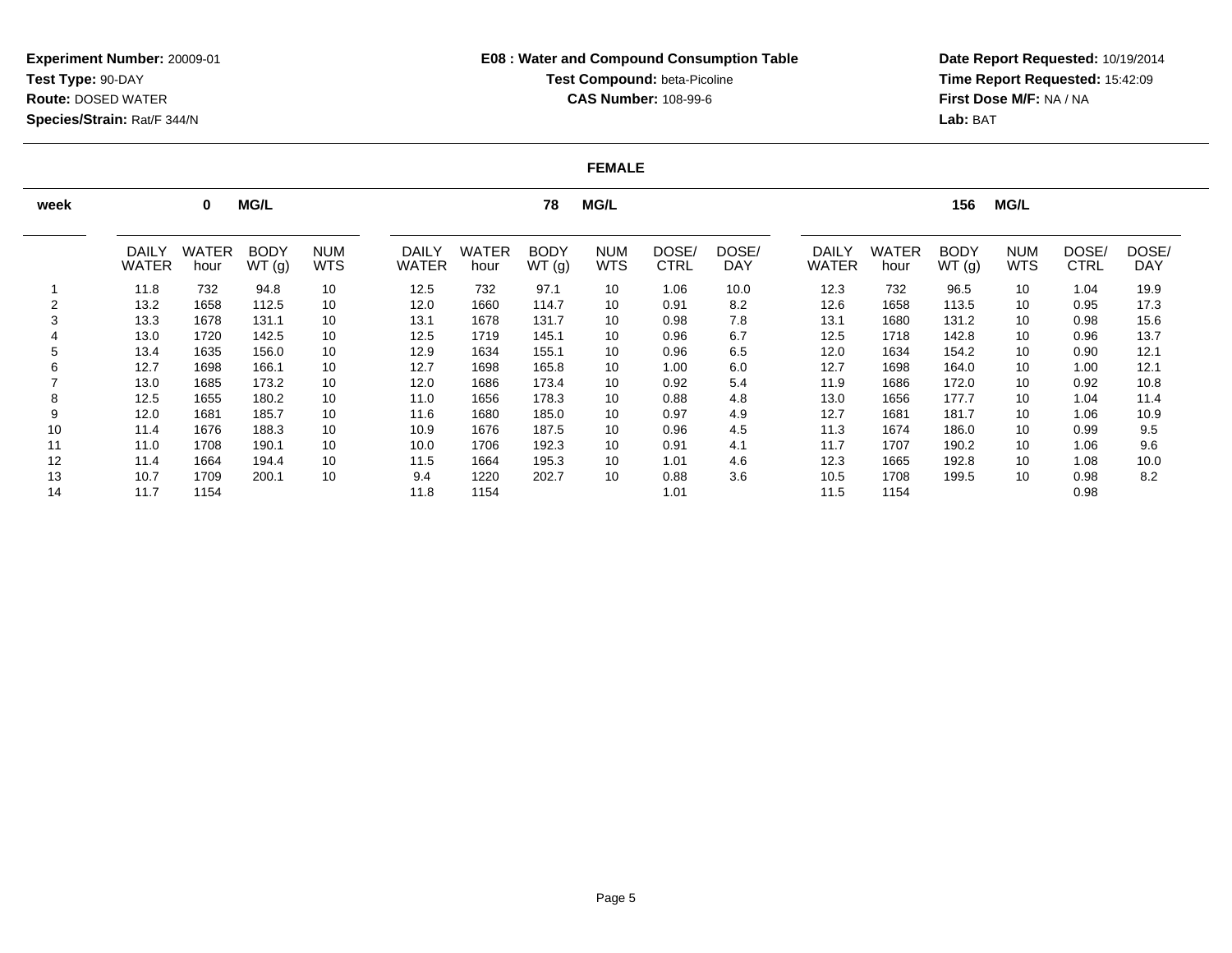# **E08 : Water and Compound Consumption TableTest Compound: beta-Picoline CAS Number:** 108-99-6

**Date Report Requested:** 10/19/2014 **Time Report Requested:** 15:42:09**First Dose M/F:** NA / NA**Lab:** BAT

### **FEMALE**

| week           |                              |                      | 312                  | <b>MG/L</b>              |                      |                     |                              |                      | 625                  | <b>MG/L</b>              |                      |                     |
|----------------|------------------------------|----------------------|----------------------|--------------------------|----------------------|---------------------|------------------------------|----------------------|----------------------|--------------------------|----------------------|---------------------|
|                |                              |                      |                      |                          |                      |                     |                              |                      |                      |                          |                      |                     |
|                | <b>DAILY</b><br><b>WATER</b> | <b>WATER</b><br>hour | <b>BODY</b><br>WT(g) | <b>NUM</b><br><b>WTS</b> | DOSE/<br><b>CTRL</b> | DOSE/<br><b>DAY</b> | <b>DAILY</b><br><b>WATER</b> | <b>WATER</b><br>hour | <b>BODY</b><br>WT(g) | <b>NUM</b><br><b>WTS</b> | DOSE/<br><b>CTRL</b> | DOSE/<br><b>DAY</b> |
|                | 11.5                         | 732                  | 98.3                 | 10                       | 0.97                 | 36.5                | 7.9                          | 732                  | 94.2                 | 10                       | 0.67                 | 52.4                |
| $\overline{2}$ | 14.3                         | 1660                 | 115.3                | 10                       | 1.08                 | 38.7                | 9.1                          | 1659                 | 106.4                | 10                       | 0.69                 | 53.5                |
| 3              | 11.8                         | 1678                 | 133.1                | 10                       | 0.89                 | 27.7                | 9.2                          | 1680                 | 123.9                | 10                       | 0.69                 | 46.4                |
| 4              | 12.0                         | 1720                 | 144.4                | 10                       | 0.92                 | 25.9                | 9.1                          | 1718                 | 134.6                | 10                       | 0.70                 | 42.3                |
| 5              | 12.8                         | 1635                 | 156.6                | 10                       | 0.96                 | 25.5                | 8.9                          | 1635                 | 146.3                | 10                       | 0.66                 | 38.0                |
| 6              | 11.9                         | 1698                 | 167.7                | 10                       | 0.94                 | 22.1                | 9.9                          | 1695                 | 155.4                | 10                       | 0.78                 | 39.8                |
|                | 10.7                         | 1686                 | 175.8                | 10                       | 0.82                 | 19.0                | 9.8                          | 1688                 | 162.2                | 10                       | 0.75                 | 37.8                |
| 8              | 10.8                         | 1657                 | 181.5                | 10                       | 0.86                 | 18.6                | 9.7                          | 1656                 | 167.4                | 10                       | 0.78                 | 36.2                |
| 9              | 11.8                         | 1680                 | 186.0                | 10                       | 0.98                 | 19.8                | 9.0                          | 1682                 | 170.3                | 10                       | 0.75                 | 33.0                |
| 10             | 11.3                         | 1676                 | 189.9                | 10                       | 0.99                 | 18.6                | 9.2                          | 1675                 | 177.9                | 10                       | 0.81                 | 32.3                |
| 11             | 11.1                         | 1706                 | 192.1                | 10                       | 1.01                 | 18.0                | 7.9                          | 1706                 | 178.8                | 10                       | 0.72                 | 27.6                |
| 12             | 11.4                         | 1665                 | 197.7                | 10                       | 1.00                 | 18.0                | 9.1                          | 1664                 | 181.9                | 10                       | 0.80                 | 31.3                |
| 13             | 10.5                         | 1709                 | 203.0                | 10                       | 0.98                 | 16.1                | 8.9                          | 1222                 | 187.9                | 10                       | 0.83                 | 29.6                |
| 14             | 10.1                         | 1155                 |                      |                          | 0.86                 |                     | 9.8                          | 1155                 |                      |                          | 0.84                 |                     |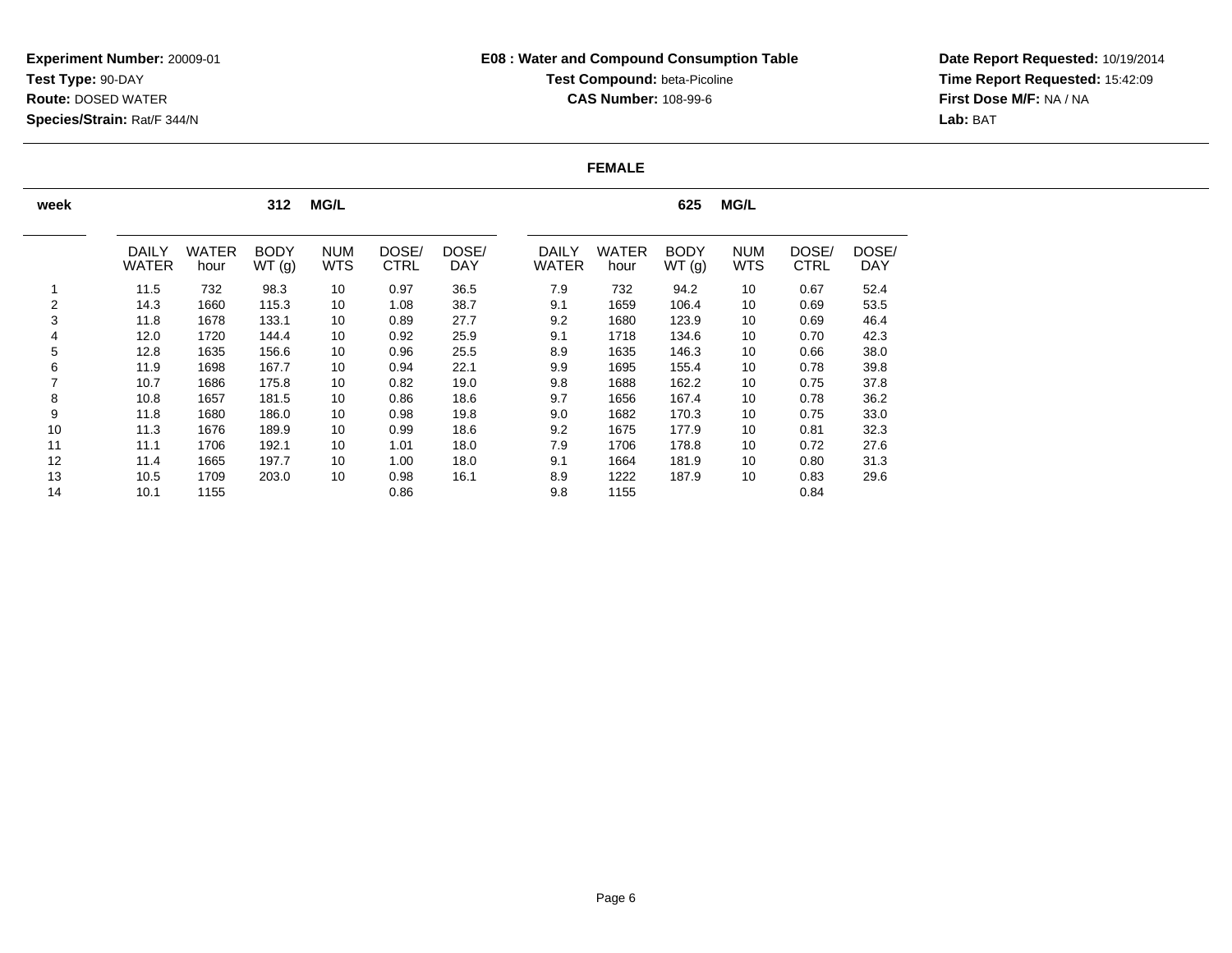**Date Report Requested:** 10/19/2014 **Time Report Requested:** 15:42:09**First Dose M/F:** NA / NA**Lab:** BAT

### **FEMALE**

| week |                |               | 1250                 | <b>MG/L</b>       |                      |              |
|------|----------------|---------------|----------------------|-------------------|----------------------|--------------|
|      | DAILY<br>WATER | WATER<br>hour | <b>BODY</b><br>WT(g) | <b>NUM</b><br>WTS | DOSE/<br><b>CTRL</b> | DOSE/<br>DAY |
| 1    | 6.5            | 732           | 94.0                 | 10                | 0.55                 | 86.4         |
| 2    | 7.6            | 1659          | 103.5                | 10                | 0.58                 | 91.8         |
| 3    | 7.3            | 1681          | 117.2                | 10                | 0.55                 | 77.9         |
| 4    | 7.6            | 1718          | 128.9                | 10                | 0.58                 | 73.7         |
| 5    | 7.4            | 1636          | 140.4                | 10                | 0.55                 | 65.9         |
| 6    | 7.3            | 1694          | 148.6                | 10                | 0.57                 | 61.4         |
| 7    | 7.3            | 1686          | 151.3                | 10                | 0.56                 | 60.3         |
| 8    | 8.3            | 1656          | 159.8                | 10                | 0.66                 | 64.9         |
| 9    | 7.0            | 1682          | 162.7                | 10                | 0.58                 | 53.8         |
| 10   | 7.6            | 1674          | 168.0                | 10                | 0.67                 | 56.5         |
| 11   | 5.7            | 1705          | 168.9                | 10                | 0.52                 | 42.2         |
| 12   | 6.4            | 1667          | 170.9                | 10                | 0.56                 | 46.8         |
| 13   | 6.7            | 736           | 173.8                | 10                | 0.63                 | 48.2         |
| 14   | 6.5            | 1155          |                      |                   | 0.56                 |              |